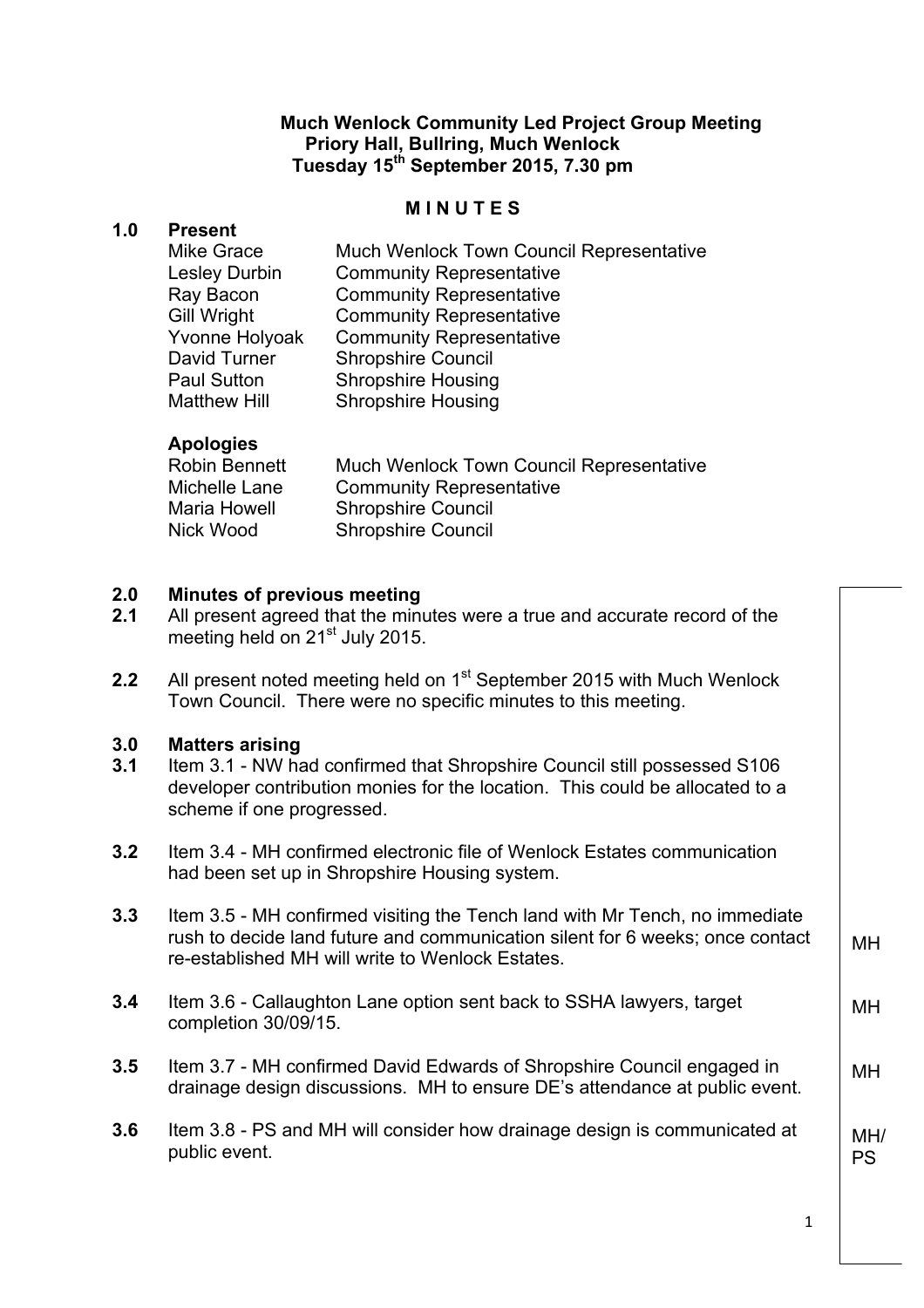| 3.7        |         | Item 3.9 - MH confirmed architect has been briefed on Much Wenlock's<br>design statement. Copy to be available for public event.                                                                                                                                                                                                                                                                                         | МH        |
|------------|---------|--------------------------------------------------------------------------------------------------------------------------------------------------------------------------------------------------------------------------------------------------------------------------------------------------------------------------------------------------------------------------------------------------------------------------|-----------|
| 3.8        |         | Item 3.10 - PS still to discuss retained fire fighters with Mal Price.                                                                                                                                                                                                                                                                                                                                                   | <b>PS</b> |
| 3.9        |         | Item 6.2 - PS confirmed he was meeting with Nick Wood on 24/09/15 and<br>place plan updates would be on the agenda.                                                                                                                                                                                                                                                                                                      | <b>PS</b> |
| 3.10       | agenda. | Item 6.3 - PS confirmed Cressgae S106 monies were also on NW's meeting                                                                                                                                                                                                                                                                                                                                                   | <b>PS</b> |
| 3.11       |         | Item 6.4 - Flood Group - discussions held and agreed a meeting with Chair,<br>Robert Stuart was sensible before public event, MH, PS and DT to attend.                                                                                                                                                                                                                                                                   | <b>PS</b> |
| 4.0<br>4.1 |         | <b>Much Wenlock Town Council's observations</b><br>MG briefed the Project Board on the Town Council meeting and the following<br>resolutions were passed:                                                                                                                                                                                                                                                                |           |
|            | 1.      | To endorse the work of the community-led housing initiative to deliver<br>the objectives of the Neighbourhood Plan                                                                                                                                                                                                                                                                                                       |           |
|            | 2.      | To agree and emphasise the importance of affordable housing being<br>let to clearly meet local needs and ensure it is recognisably people<br>with a strong local connection who will benefit                                                                                                                                                                                                                             |           |
|            | 3.      | To nominate a councillor (me plus Robin as a reserve to cover<br>absences) to represent the TC on the community-led housing initiative<br>project board                                                                                                                                                                                                                                                                  |           |
|            |         | and subject of course to SHG securing the legal commitments and<br>with agreement of the landowner, it agreed                                                                                                                                                                                                                                                                                                            |           |
|            | 4.      | To co-hosting the community engagement event on 24 <sup>th</sup> October to<br>involve people in the process of delivering affordable housing                                                                                                                                                                                                                                                                            |           |
|            | 5.      | To issue a joint press release with/through Shropshire Housing Group,<br>advertising the initiative and the upcoming event – may I suggest you<br>draft an initial version and via the town clerk, the Mayor can agree the<br>final one with you; it may be helpful to have a quote or comment from<br>the landowner too if they wish to be visible? The deadline for<br>the Wenlock Herald might be a good target date. |           |
|            | 6.      | That the town clerk should work with SHG and the project board in<br>preparing for the engagement event (e.g. providing the previous NP<br>display and exhibition materials/board) but I assume SHG will be able<br>to do the bulk of the preparation and we can discuss style/content at<br>the next project board meeting on 15 <sup>th</sup> .                                                                        |           |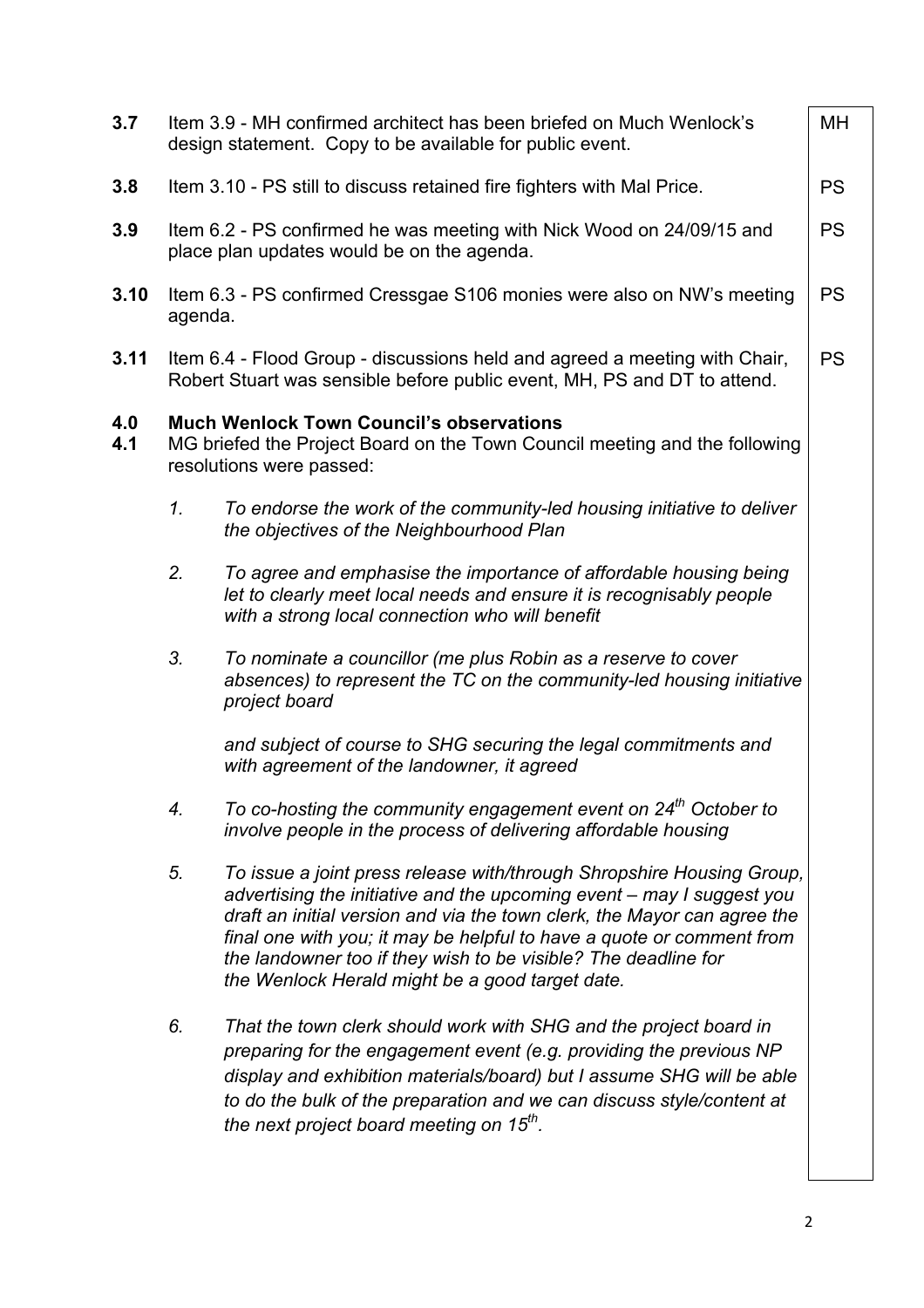| 5.0  | Planning for Much Wenlock Town Council's sponsored affordable<br>housing event                                                                                                                                                                                                                                                                                                                                                                                                                                                                                                                                                                                     |                                                                                        |  |  |
|------|--------------------------------------------------------------------------------------------------------------------------------------------------------------------------------------------------------------------------------------------------------------------------------------------------------------------------------------------------------------------------------------------------------------------------------------------------------------------------------------------------------------------------------------------------------------------------------------------------------------------------------------------------------------------|----------------------------------------------------------------------------------------|--|--|
| 5.1  | Discussions were held around the style and nature of event, it was agreed<br>that it would be branded Much Wenlock's Neighbourhood Plan & Marches<br>CLTS.                                                                                                                                                                                                                                                                                                                                                                                                                                                                                                         |                                                                                        |  |  |
| 5.2  | Display boards covering the following topics and a comments board per topic<br>would be available                                                                                                                                                                                                                                                                                                                                                                                                                                                                                                                                                                  |                                                                                        |  |  |
|      | i)<br>Neighbourhood Plan and objectives<br>ii)<br>MCLTS and 7 steps to stewardship<br>Site searches - where and what category<br>iii)<br>Preferred site<br>iv)<br>Site design - basic principles to advise architect<br>V)<br>Drainage - how we can overcome concerns<br>vi)<br>Landscape - the feel of appropriate design<br>vii)<br>Shropshire Homepoint - current need, local lettings plans, register for<br>viii)<br>a home<br>General comments - what's important to you as a community<br>$\mathsf{ix}$<br>Indicative elevations and master planning<br>X)<br>xi)<br>What happens next<br>Points for future consultation<br>xii)<br>xiii)<br>Final comments |                                                                                        |  |  |
| 5.3  | Further discussion enabled the following to be considered:                                                                                                                                                                                                                                                                                                                                                                                                                                                                                                                                                                                                         |                                                                                        |  |  |
|      | $\mathsf{i}$<br>Keep displays simple<br>ii)<br>Focus on design statement<br>Liaise with Sharon Clayton for Neighbourhood Plan information (via<br>iii)<br>LD)<br>DT to provide Neighbourhood Plan branding<br>iv)<br>Invite Jayne Cowan, Neighbourhood Police Officer<br>V)<br>Consider traffic calming A458<br>vi)<br>Only display public domain websites, ie Parr land was not identified in<br>vii)<br>Neighbourhood Plan                                                                                                                                                                                                                                       | <b>PS</b><br><b>PS</b><br><b>PS</b><br>DT<br><b>PS</b><br><b>PS</b><br><b>PS</b><br>DT |  |  |
| 5.4  | DT suggested postal drop by What's What, details to follow.                                                                                                                                                                                                                                                                                                                                                                                                                                                                                                                                                                                                        |                                                                                        |  |  |
| 5.5  | Before public event MH, PS and DT to meet Howard Horsley of Civic<br>Society.                                                                                                                                                                                                                                                                                                                                                                                                                                                                                                                                                                                      | <b>PS</b>                                                                              |  |  |
| 5.6  | Need NW to brief about Stych Lane.                                                                                                                                                                                                                                                                                                                                                                                                                                                                                                                                                                                                                                 | <b>NW</b><br><b>PS</b>                                                                 |  |  |
| 5.7  | Invite Shropshire Homepoint waiting list to event.                                                                                                                                                                                                                                                                                                                                                                                                                                                                                                                                                                                                                 |                                                                                        |  |  |
| 5.8  | <b>PS</b><br>Consider Shropshire Radio interview, Mike Grace volunteered.                                                                                                                                                                                                                                                                                                                                                                                                                                                                                                                                                                                          |                                                                                        |  |  |
| 5.9  | <b>PS</b><br>Press release to Bridgnorth Journal.                                                                                                                                                                                                                                                                                                                                                                                                                                                                                                                                                                                                                  |                                                                                        |  |  |
| 5.10 | Potential resurfacing proposals at Callaughton Lane                                                                                                                                                                                                                                                                                                                                                                                                                                                                                                                                                                                                                |                                                                                        |  |  |